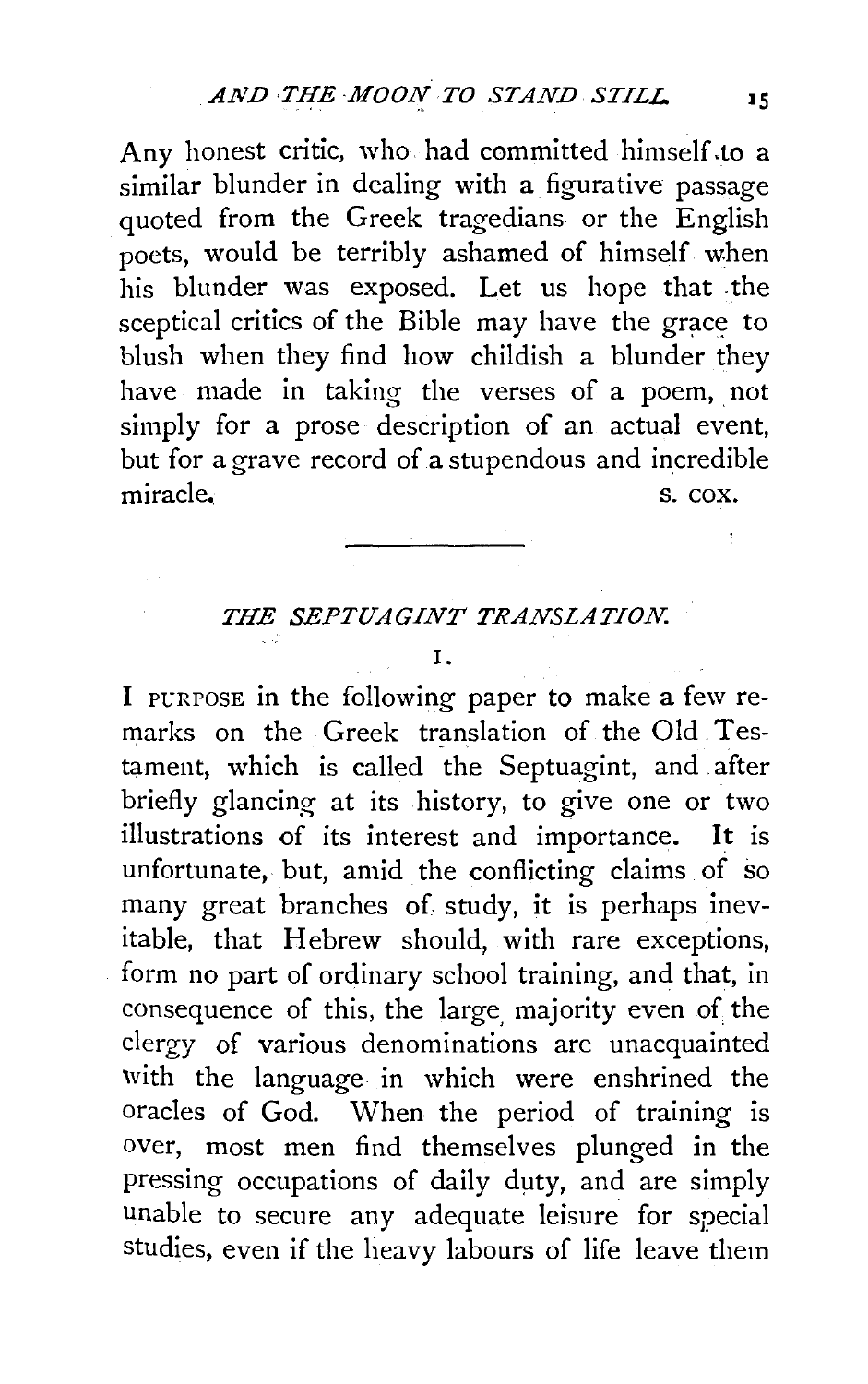# t6 ~ *f'HE SEPTUAGIJ\'T TRANSLATJON.*

with sufficient unexhausted energy to face the severe. self-discipline required for the acquisition of a new and difficult language. But since this is the case, it becomes still more desirable that they should have something to help them besides the English version, and as the large majority possess some knowledge of Greek, the study of the Septuagint would still be valuable even if it did nothing more for them than to present the old truths in the freshness of another language. This venerable translation has, however, as we shall soon see, far higher claims than this to the notice of the student, and is worthy of far deeper attention than it has received from any except a very small number of English and foreign theologians.

The well-known facts of the history of the Septuagint are, briefly, as follows :-

A book is still extant, which professes to have been written by a certain Aristeas, a distinguished officer in the service of Ptolemy Philadelphus. The account given in this book is, that Ptolemy, hearing of the Pentateuch from Demetrius Phalereus, whom he had appointed librarian of his new Alexandrian library, was desirous of adding so ancient and sacred a volume to his literary treasures. Being informed by Aristeas that the Jews would not be likely to conform to his wishes while so large a number of them were kept in the condition of slaves, he expended the enormous sum of 660 talents in ransoming 198,000 of them, and then despatched Aristeas with an embassy bearing magnificent presents to the High Priest Eleazar, and requesting that he would send him a copy of the Law, with some Jewish scholars capable of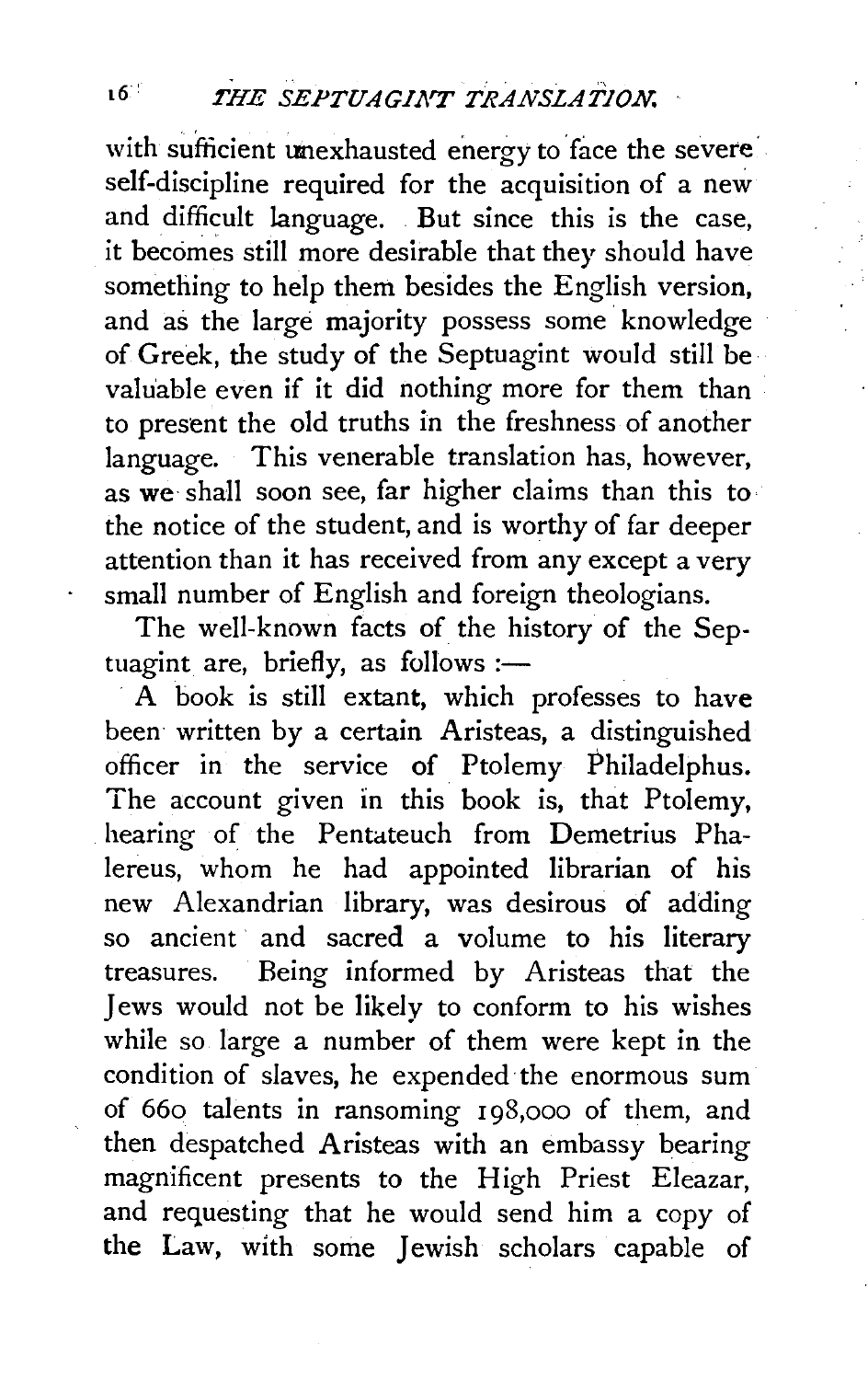translating it. Six were accordingly chosen out of each tribe. On their arrival, the king feasted them for seven days, tested their wisdom by seventytwo questions, which they answered successfully; and then assigned them a lodging on the shore, in which, by combined labour, they succeeded in producing their translation in seventy-two days.

A story never loses by repetition, and by the time -of the Christian era the current belief, which was unhesitatingly accepted by Irenæus and many of the Fathers, was that the translators had all been separated from each other, and in an incredibly short time had each independently translated the entire Old Testament. On comparing the seventytwo translations they were found to be verbally identical, and it was therefore a necessary inference that the work could only have been accomplished by the direct inspiration of God. Some ruinous buildings on the shore at Alexandria were pointed out as the actual cells in which the translators had worked, and so general was the credence given to the story, that Justin Martyr was actually taken to visit these ruined cells as one of the recognized sights of Alexandria. Jerome, with his usual intellectuaf independence, contemptuously rejects this falsehood, and points out that even Aristeas does not say a word about any such miracle,-" the office of translator being wholly different from that of Prophet." Jerome was far too learned to be unaware that the Septuagint abounded in most serious errors, and he can hardly be speaking from any very grave conviction when he says that the translators may have had the guidance of the VOL.<sub>1</sub>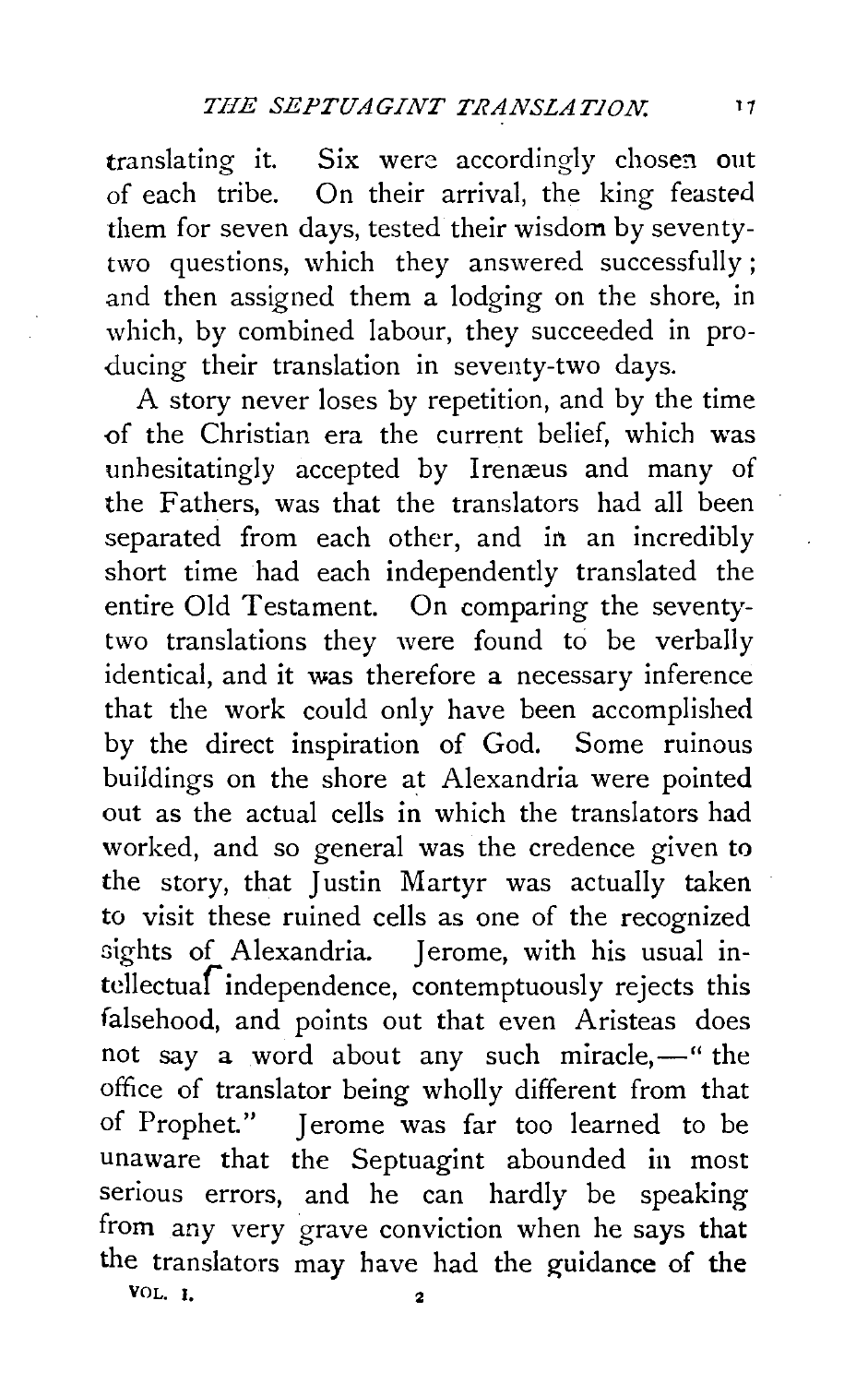Holy Spirit in their occasional additions to the words of the Hebrew text.

, the nucleus of it was formed by the version of the Although for centuries the letter of Aristeas was accepted as genuine, it is now universally known to be nothing more or less than a spurious work of imagination. The date of its composition is uncertain, but it is probably not earlier than fifty years before the Christian era; and if so, it must have been written more than two centuries after the events which it professes to relate. The entire narrative, in its glaring improbabilities, has all the character of a gorgeous romance, and the Sophist who wrote it betrays himself by the reckless prodigality of his exaggerations. Yet he built his story on one or two actual facts, and, alike in his book and in the quotation from another book, ascribed to Aristobulus, which is preserved by Clemens of Alexandria, we see that the Jews in the century before Christ, believed that the Greek version of the Bible had its origin in Alexandria about B.c. 280, and that Pentateuch.

And thus much might indeed have been easily conjectured without the aid of. tradition. The Septuagint (for which I will now use the recognized abbreviation, LXX.) shews the clearest possible traces of its birthplace, alike in its phraseology, its peculiar inflections, and its intellectual bias. The account of Aristeas, that the translators were sent from Jerusalem, falls at once to the ground wheu we notice these peculiarities. Even supposing these to have been familiar with Hellenistic Greek, Jews from Jerusalem would not have represented the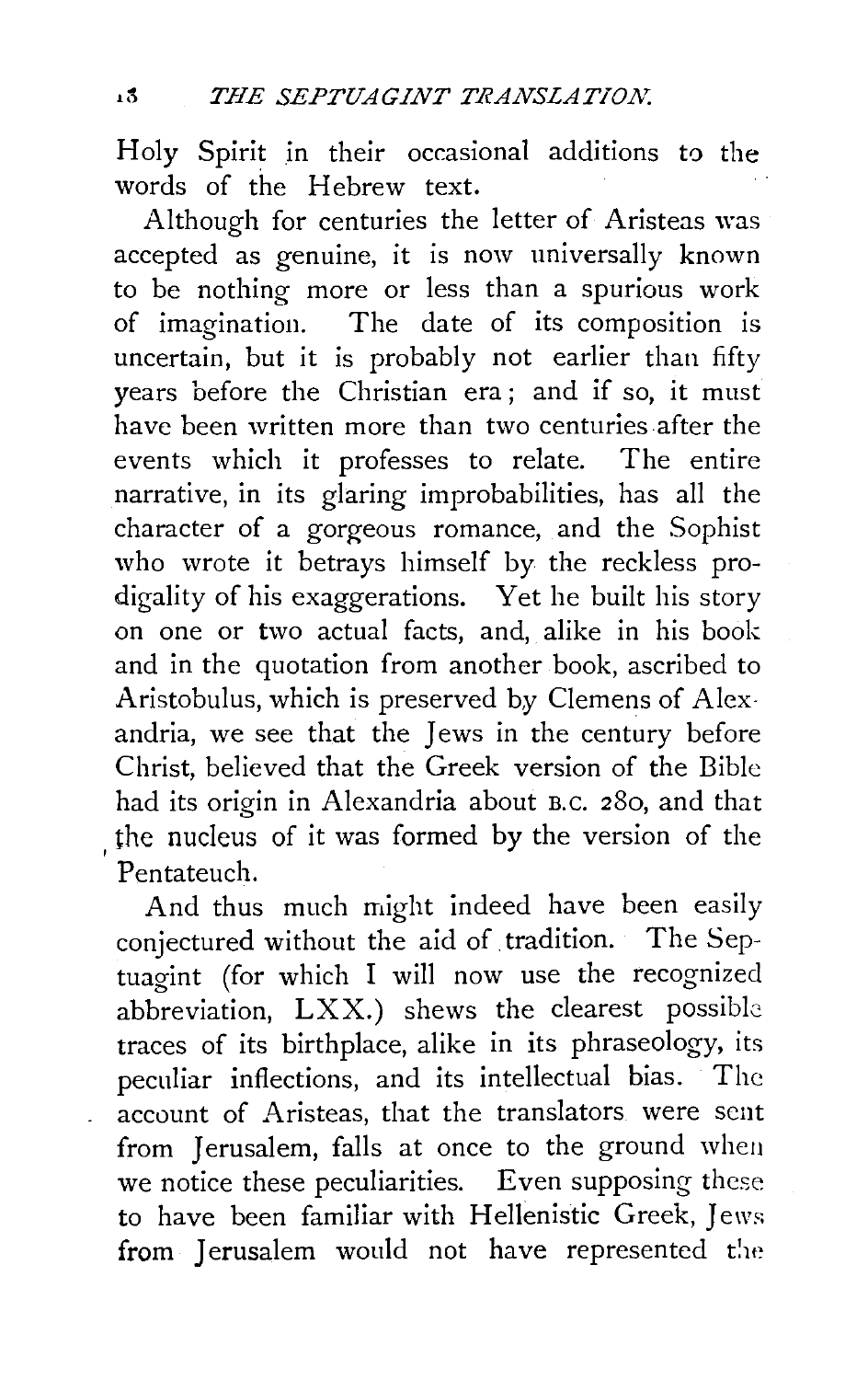Hebrew *Ephah* by the Egyptian *Oiphi,* or have represented *Zaphnath Paaneah,* the title bestowed on Joseph, by its proper Egyptian equivalent,  $Psom$ *thom-phaneek* ,· nor, again, would they have changed the *rush* into a *papyrus*, nor have introduced the word *hippodrome* into Genesis xxxv. 19. Still less would they have rendered the word *Thummim* by *Truth* and so, apparently, have identified the "gems oracular" of the High Priest's breastplate with the sapphire pectoral worn by the chief of the Egyptian hierarchy. If these facts are alone decisive for the. Alexandrian origin of the version, the date may be: inferred within certain limits from various allusions. The reference in the prologue of Ecclesiasticus shews. that most of the Old Testament had been translated before the reign of Ptolemy Euergetes II., B.C. 170; and in the apocryphal additions to Esther mention, is made of Ptolemy Philometor, B.C. 181. There is. no certain evidence to establish the date of special. portions. In Joshua viii. 18 we find the word  $\gamma$ *aug*osfor Joshua's spear, and as this is said to be the· Gallic word for a javelin, Hody and others have inferred that this book cannot have been translated before B.c. 250, about which time Gallic mercenaries began to be employed by the Egypto-Macedonian kings. But the argument is too precarious to be of much value.

We may, however, safely conclude that, about twoand-a-half centuries before the Christian era, the Law was first translated at Alexandria from its. original Hebrew, and that the impulse which had led to its translation gradually brought about the completion of the work. Beyond these facts all is

 $\bar{\beta}$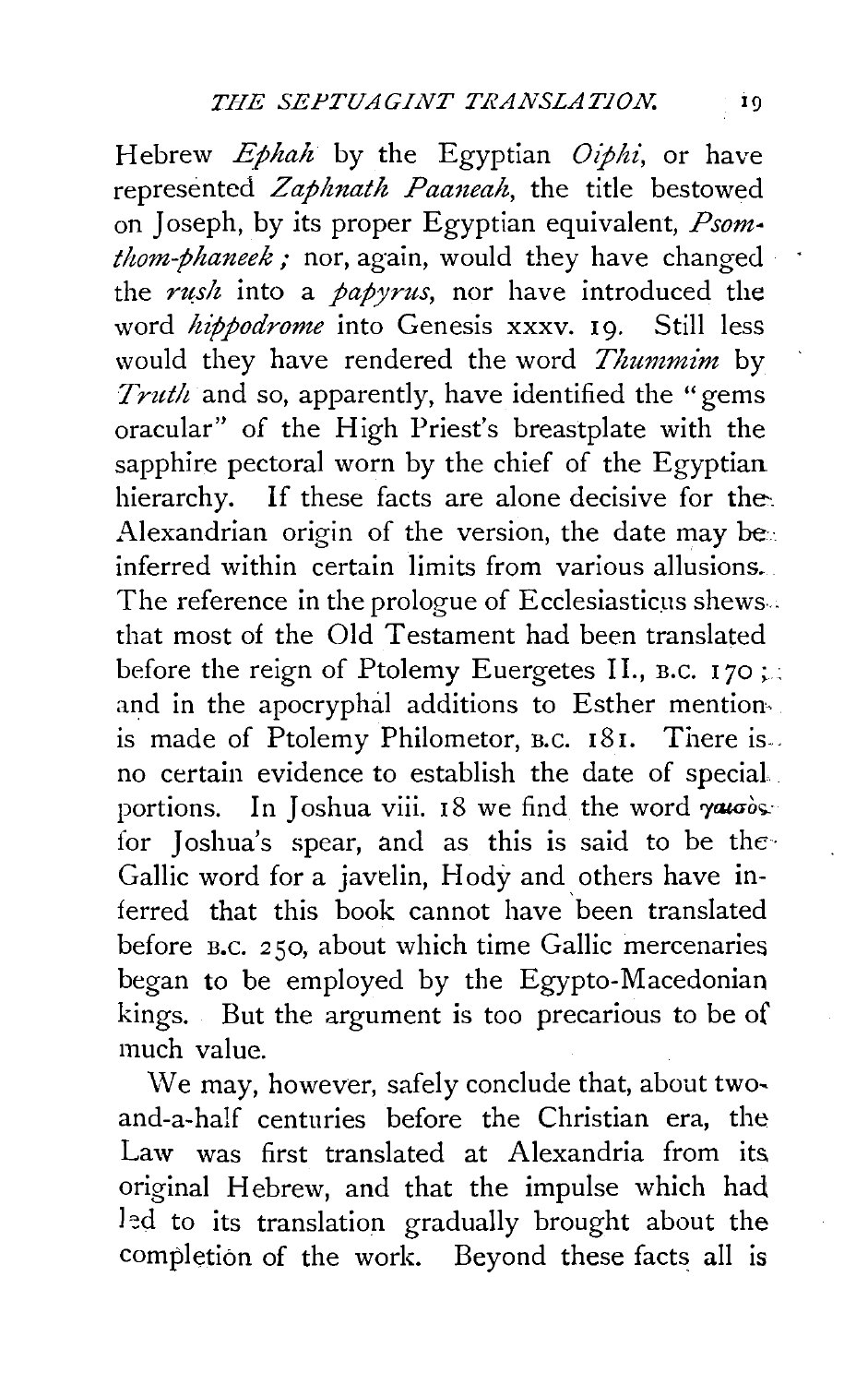uncertain. The ignorance of the Hebrew language; which went on increasing after the the days of the Captivity, would have made a translation of the Scriptures into Hellenistic Greek-which at that time was the language mainly prevalent in all civilized ·countries-an inestimable boon to the Jews of the Dispersion; and probably this need would alone have been sufficient to induce some competent scholars to undertake the task of enabling their countrymen to read their own sacred law. But there is nothing unlikely in the supposition that the literary curiosity of a cultivated court like that of the Ptolemies may have given an additional and powerful stimulus to a work which would not have been likely in any case to be left incomplete. kPtolemy Soter and his son Ptolemy Philadelphus 'may have been pleased to secure for their famous ·library so unique a treasure. In spite, however, of -the attempt of the Jewish philosopher Aristobulus, -or the writer who assumes his name, to prove that )1:he Greeks plagiarized from the Septuagint their ~philosophic theories, nothing is more certain than Tthat, among the Gentiles, the translation remained -completely unnoticed. The Jews, as a rule, were at once detested and despised, and Pagan writers troubled themselves very little about what Juvenal calls "the secret volume of Moses." Even so late as the age of Tacitus, the account given by that eminent and careful historian of Jewish affairs is to the last degree erroneous and grotesque.

But the fate of the Septuagint among the people for whom it was mainly written was widely different. It occupied among them a position in no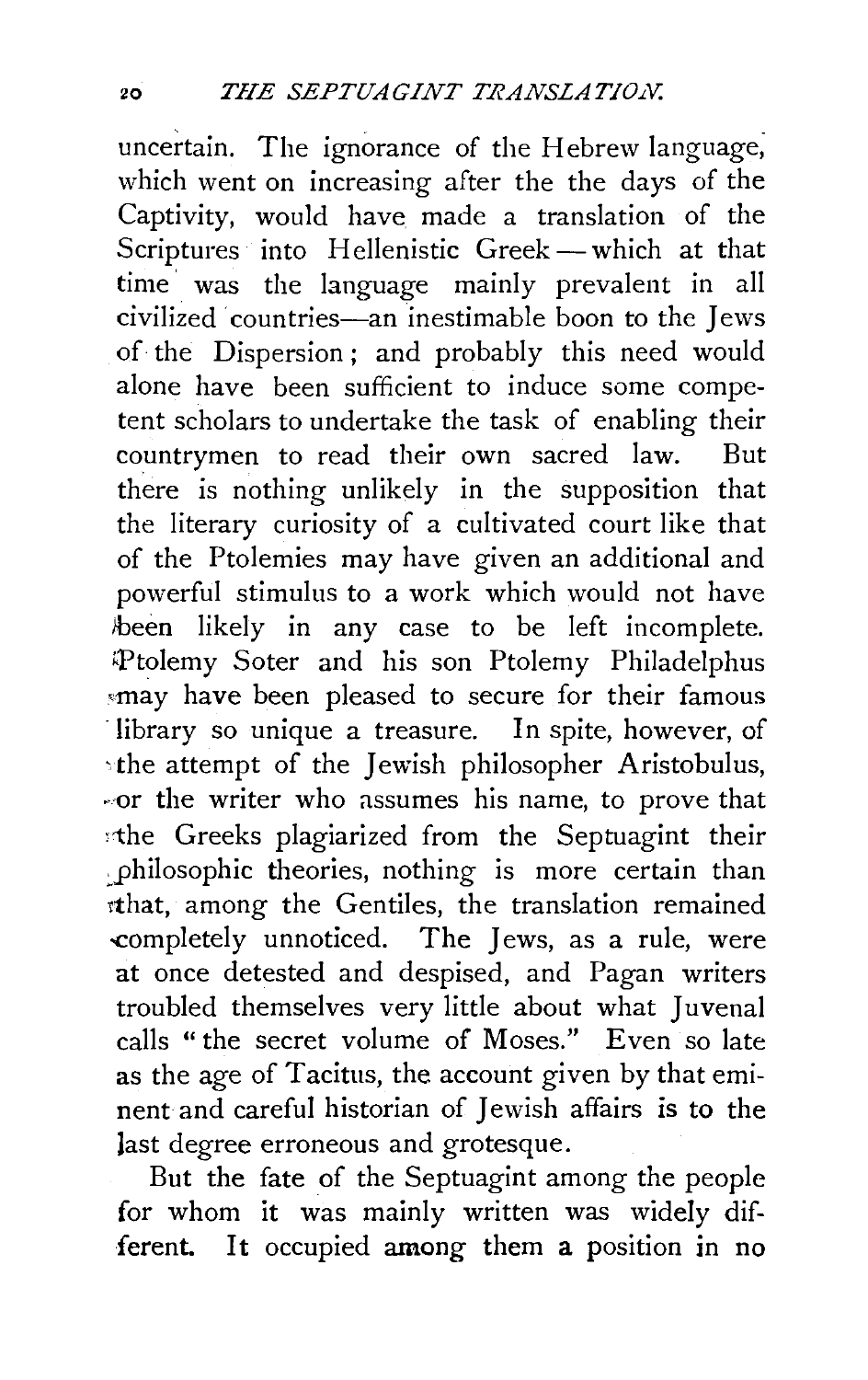respect less important than the English version does among us. When we find Josephus fully accepting the fable of the pseudo-Aristeas, and a writer so learned as Philo making exclusive use of the Septuagint, and quoting it on all occasions without the slightest misgiving, we can understand the reverence in which it was held, and the fact that the Jews, who used it in all their synagogues, appointed a feast-day in commemoration of its completion. The very name, Septuagint, is said to be derived from the sanction given to it by the seventy members of the Alexandrian Sanhedrin. · It is, however, at least equally probable that it derived the name from the number of translators so confidently assigned to it in the romance of Aristeas.

How many translators were actually employed. upon it must remain uncertain, but it is quite clear that the work was completed in different portions,. and that the authors of it were very differently endowed. The work of about fifteen hands may perhaps be traced in it; and so far were they from being able to advance any claim to inspired direction, that no attentive reader of the version can avoid the conclusion that some of them were very indifferently acquainted with Greek, some of them very indifferently acquainted with Hebrew, and others wholly incompetent for their task from their entirely inadequate knowledge of either language. The most successful versions are those of the Books of Leviticus and Proverbs. The translation of the Prophets is often quite unintelligible; that of Job is poetical, but imperfect; that of Isaiah harsh, poor, and constantly erroneous; that of Daniel so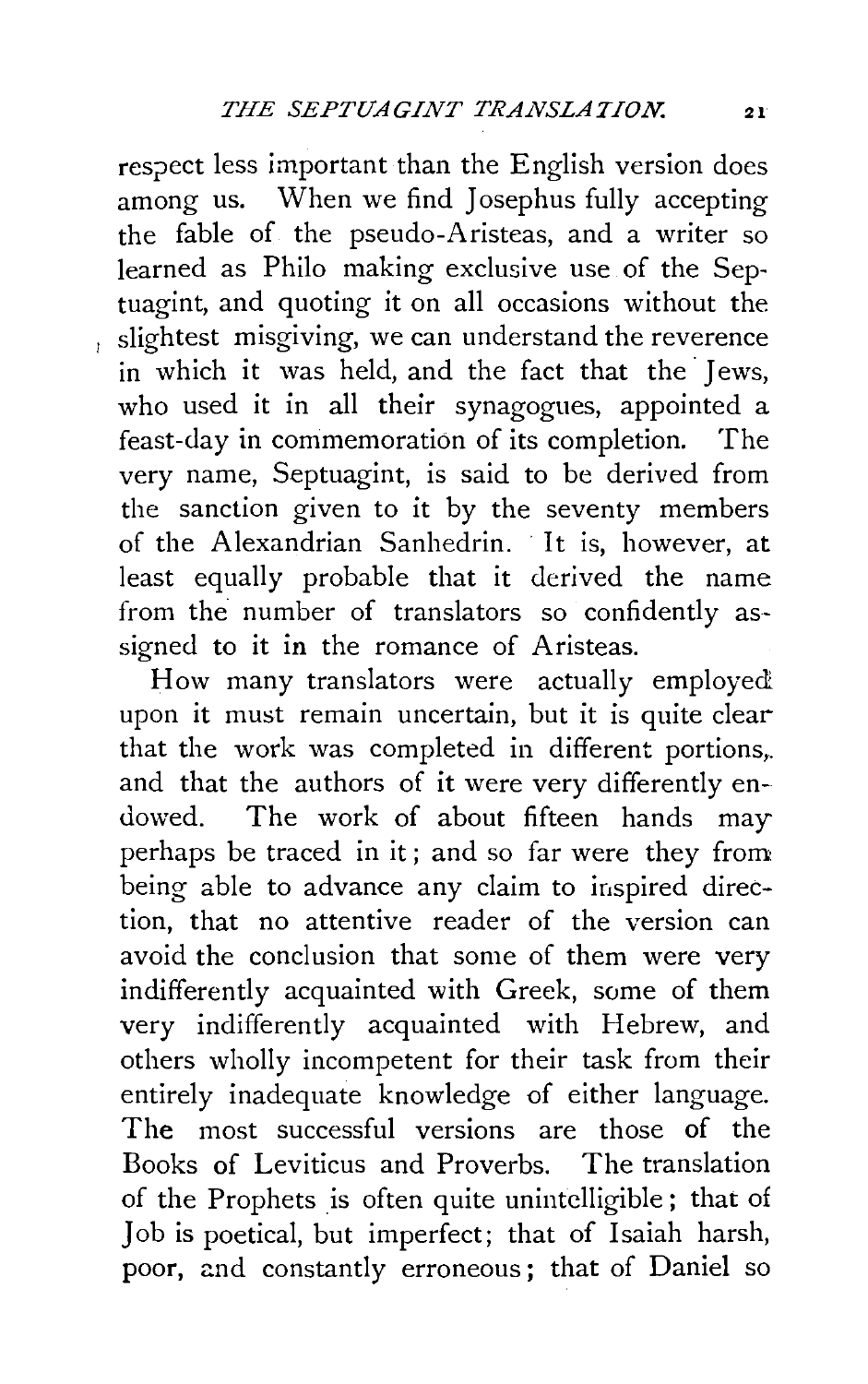hopelessly bad that the version of Theodotion was substituted for it, and it fell into such desuetude that it was for a long time believed to be no longer extant. It was, however, found at Rome in 1772. How, in the face of such phenomena as these, Mr. Greenfield, so late as 1850, could come forward as a staunch supporter of the Divine and inspired authority of the LXX., is an astonishing proof of the lengths to which even a learned man may be carried in defence of a favourite theory.

The importance of the LXX. may be briefly summed up under the following heads:-

I. The theological phraseology of the New Testament was found by the apostles ready created by the Old Testament translators. Many separate terms of the most immense importance, such as *uapg,* "flesh," *7TVEvµa,* "spirit," *oucawvv,* "to justify,'' *Kvpwr;;,* " Jehovah," *<l'Ya7T17,* " love," *a'YtasE1v,* " to sanctify," εύχαριστείν, " to give thanks as an act of worship ;" and many phrases like πιστεύειν τω Θεώ, "to trust in God,"  $d\pi d\tau\eta$   $\tau\hat{\eta}s$   $d\mu a\rho\tau a s$ , "the deceitfulness of sin," έκκακεΐν, "to faint," έντυγχάνειν τινι, " to make supplication for," στηρίζιν την ψυχήν, " to strengthen the soul," &c., are derived from recognized Hellenistic expressions adopted by these Alexandrian translators. Missionaries, who often find such enormous difficulty in rendering into foreign languages the simplest and most familiar terms of religion and morality, will at once appreciate the importance of the service which the LXX. thus rendered to the Apostles and the Evangelists.

2. The dissemination of it prepared the way for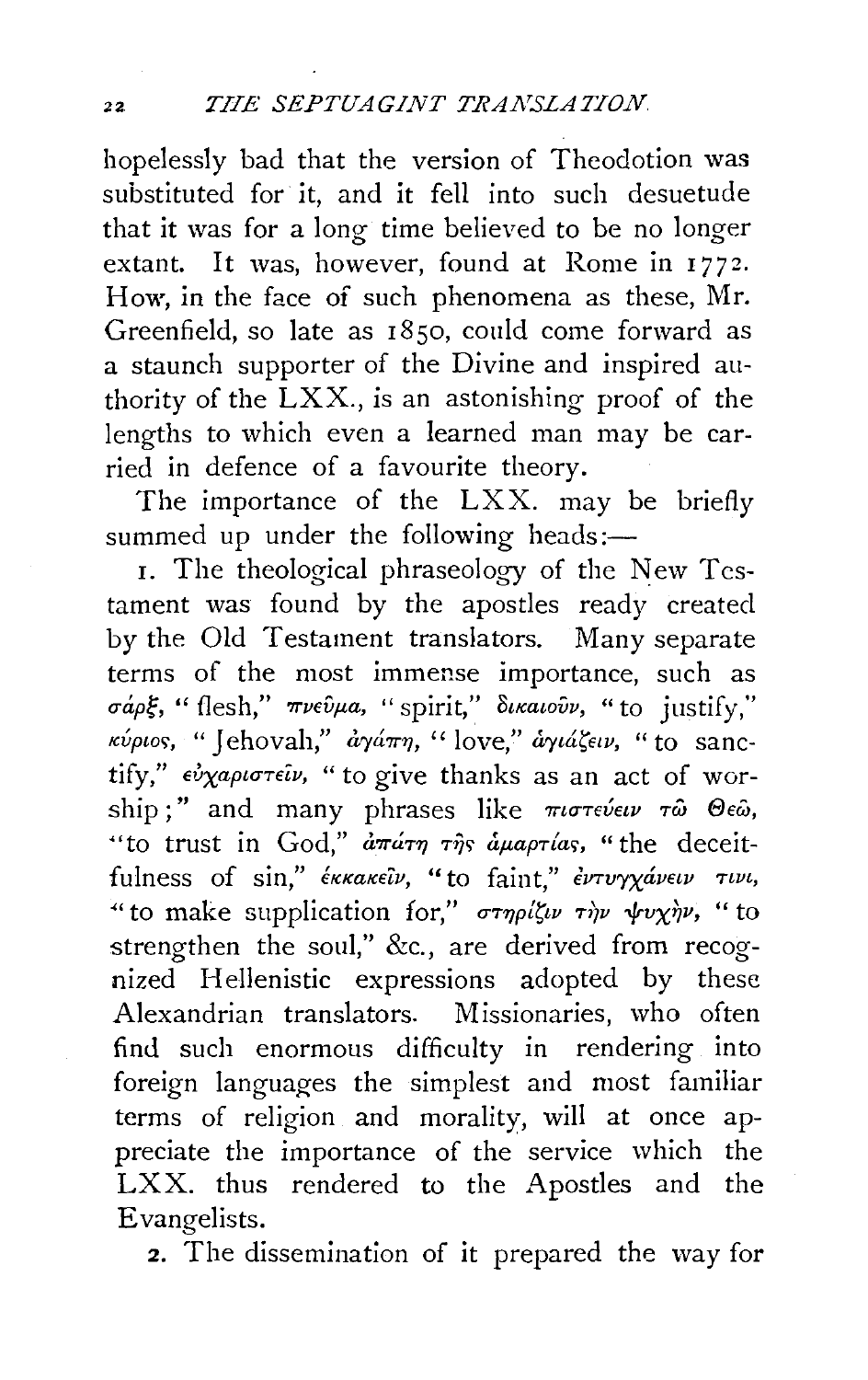Christianity, by tending to diffuse the expectation of a coming Saviour. Wherever, throughout the civilized world, .any Jews were to be found, there was always a synagogue, and in these synagogues the Old Testament was read in a language which was the vernacular of most, and was familiar to nearly all. Without any actual knowledge of the sacred books themselves, it is clear that some conception of the subject of the prophecies would thus find its way among the Gentiles, and would account for the general diffusion of an expectation that a new Deliverer would soon arise in the East, the prevalence of which is mentioned by Suetonius and Tacitus. That expectation must have had no small influence in arresting the attention of the Gentile world to those who came to announce its fulfilment.

3. It effectually precluded the falsification of the Old Testament scriptures in the interests of Jewish controversy. A single instance out of many will suffice to shew the importance of this consideration. No Psalm is more frequently quoted by the New Testament writers, in its Messianic application, than the twenty-second, and the Jews, who had freely adopted Messianic applications of many Psalms long before their controversies with the Christians began, would have gladly got rid of such a passage as " *They pierced niy hands and my feet."* Accordingly they prefer to read, *kâarî*, "like a lion,"  $-$ though the sense thus given is very obscure $$ for *kâarû*, "they pierced." But turning to the LXX., we find that they translated the word by *wpugav,* " *they transfixed,"* and this becomes a strong argument for the latter reading. It was a fortunate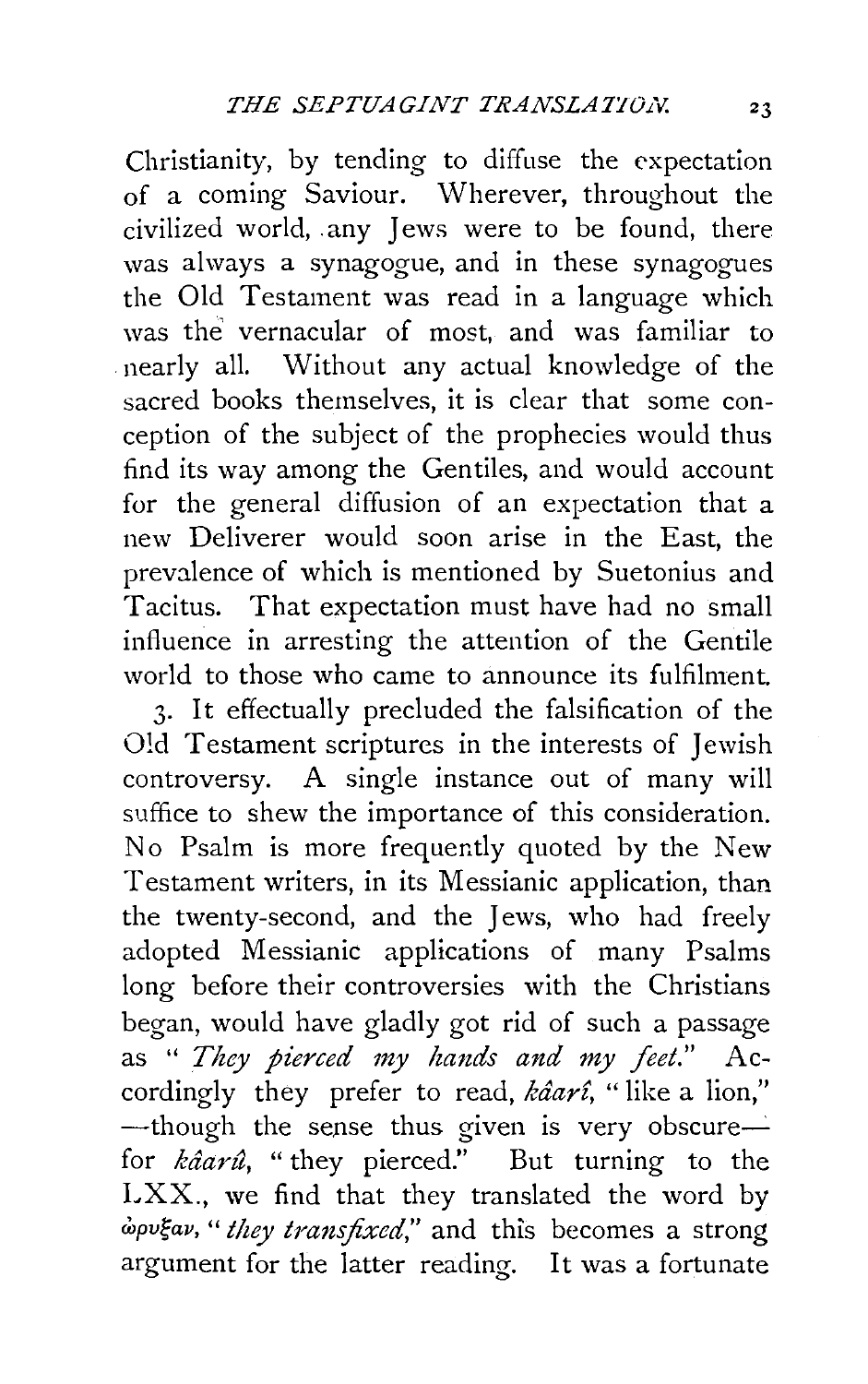circumstance, both for Jews and Christians, that any tampering with the Scriptures on dogmatic grounds was, to a great extent, prevented by the existence of a translation which furnished abundance of important evidence for the condition of the Hebrew text fully two centuries before the possibility of such controversies had arisen.

4. The quotations in the New Testament are often derived immediately from the LXX., and are still more often influenced by its renderings. The subject of these quotations has received great attention, being indeed all-important for those who would arrive at any true and unbiassed opinion on the nature of inspiration ; and we find as the general result of many elaborate comparisons that, out of some two hundred and seventy-five passages quoted by our Lord and his apostles, ninety agree verbally with the LXX., while in the great majority of the remainder the differences are very slight, and are easily accounted for. It is an especially striking fact that, *in thirty-seven of these ninety passages,*  the LXX. differs in a greater or less degree from the Hebrew, and is yet accepted freely by the New Testament writers. And this phenomenon becomes yet more important when we find that, in some of these instances, an argument is founded on the LXX. version which would find no countenance from the original Hebrew. Thus, *"1 eaching for doctrine the commandments of men"* (Matt. xv. 9) differs very widely from " Their fear toward me is taught by the precept of men" (Isa. xxix. 13). But St. Matthew is here following the LXX., as he invariably does in his "cyclic" quctations, *i. e.*, in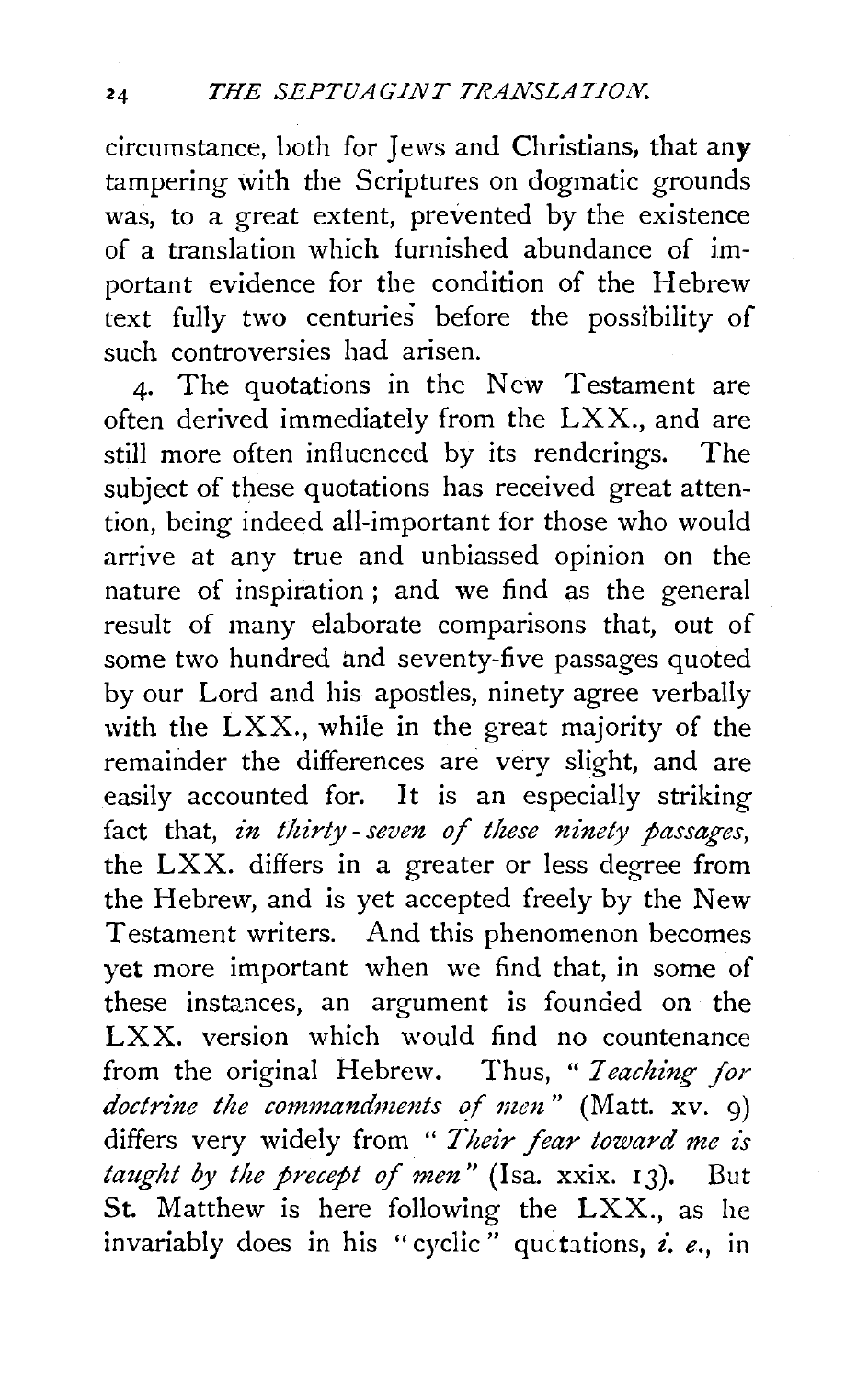those which he has in common with the other Evangelists. Again, in the second chapter of the Epistle to the Hebrews there is an argument to prove the superiority of Christ to angels, which mainly turns on Psa. viii. 6. But in that passage the Hebrew has, "a little lower *than Elohim," i.e.,*  "than God," and the entire argument is really made tc depend on the word chosen by the LXX. to translate the Original. The acceptance of the LX X. by the whole Jewish community, and the reverence which they attached to it, made such an argument entirely cogent. It was only when the Jews began to find that the LXX. furnished many powerful weapons to Christian controversialists that they took a dislike to it, and are even said to have appointed a fast to deplore its very existence.

5. There are allusions and quotations in the ancient Fathers which, apart from the LXX., would be wholly unintelligible. When, for instance, St. Ambrose, in his orations *De obitu Theodosii:* says of Helena, "She worshipped Him who hung on the wood; .... Him who, *like a beetle, called to his persecutors,"* &c. ; and in his comment on Luke xxiii., " *He was the good beetle who called front the wood"-how* utterly should we be at a loss to explain the allusion, if the LXX. did not furnish us with the requisite clue. In Hab. ii. 11, instead of "the beam out of the timber shall answer it," we read in the LXX., κάνθαρος έκ ξύλου where  $\kappa \dot{\alpha} \nu \theta a \rho$ os, which usually means "beetle," is explained by St. Cyril to be a technical term for *"a crossbeam.*" Hence " bonus scarabæus," " the good beetle,"-astonishing as such a title may appear to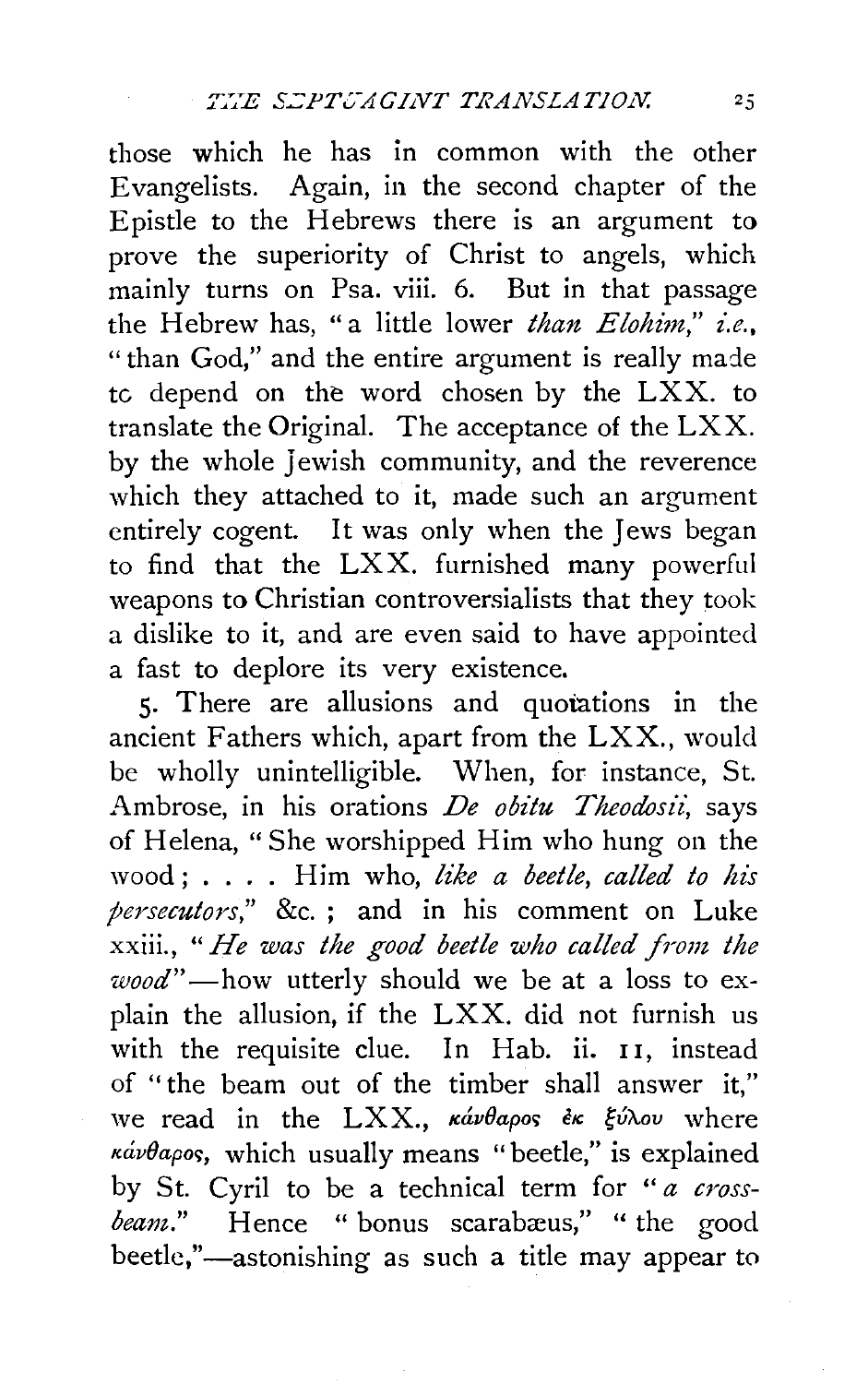us,-was not unknown to Christian antiquity as a designation of our Lord. Again, when we find Tertullian challenging Marcion to tell him what he thought of David's prophecy, "He reigned from the *wood,"* how much we should be perplexed to conjecture where any such prophecy occurred in the Old Testament, if we did not find *εβασίλευσεν απ*ό του *guxou* in some MSS. of the LXX. in Psa. xcvi. ro. This reading found its way into the old Latin version, the *Vetus Itala*, and is referred to not only by Tertullian, but also by Justin Martyr.

6. The LXX. is very important, as illustrating the tendencies of Jewish *thought* among the most learned community of Jews who found themselves in contact with the greatest refinement of heathen culture. In reading the history of Josephus we see the constant attempt of that subtle renegade to soften down the opinions and the history of his countrymen in' such a way, and so far as he could venture to do so, as to make them more agreeable and less incredible to his Gentile readers. We trace the same influences at work in the LXX. Thus in Gen. ii. 2 they change "the seventh day" into " the sixth day." In Exod. ii. I, unwilling to allow that Amram apparently married his aunt, they render "the daughter of Levi" by " (one) of the *daughters of Levi.*" In iv. 6, to avoid the mention of leprosy in connection with the name of Moses, they render the verse, *"his hand became as snow."*  In iv. 20 they display an almost ludicrous touch of national vanity by converting the ass on which the wife and sons of Moses rode into "the beasts of *burden*;" just as, in I Sam. xv. 12, they accom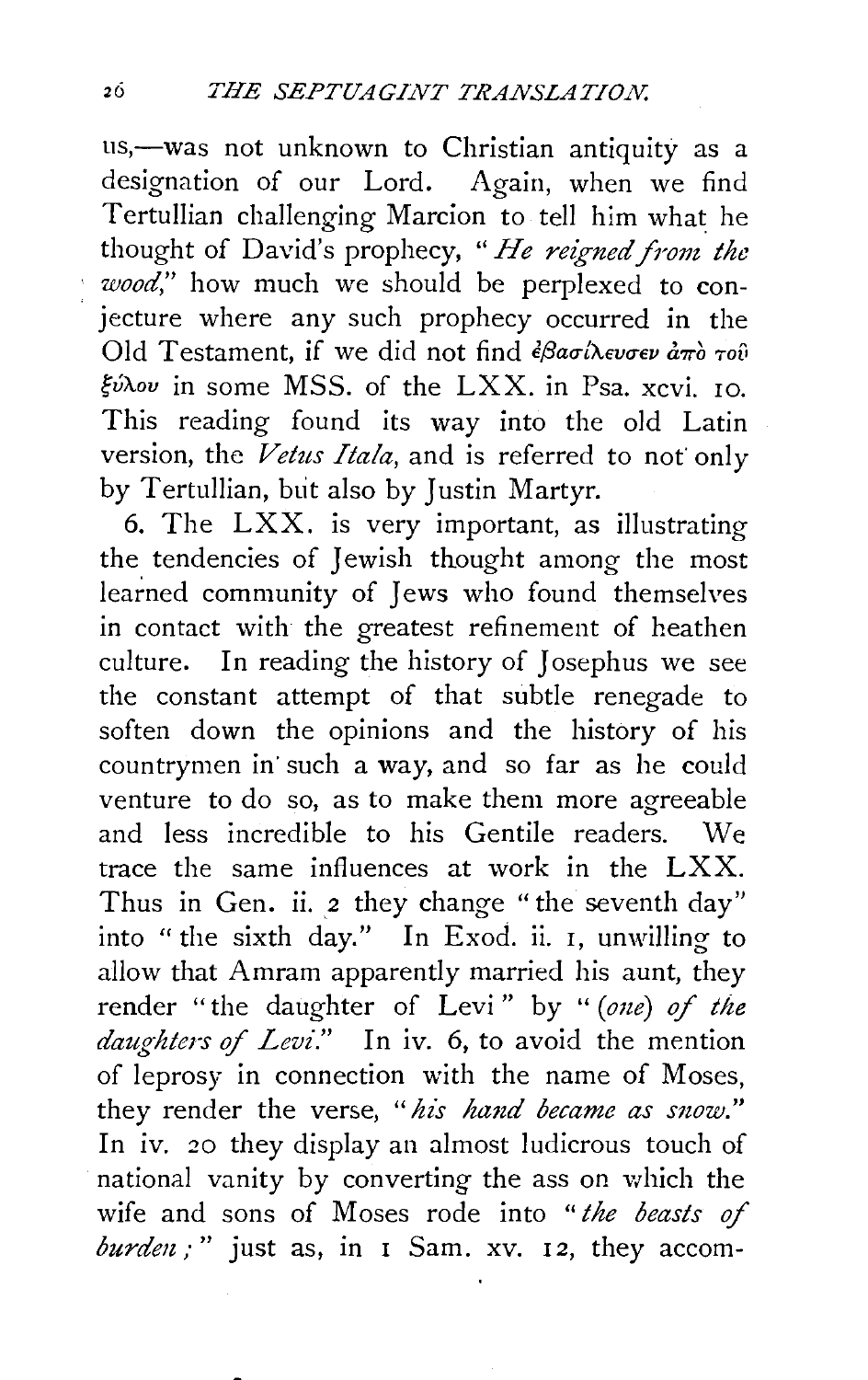modate the prophet Samuel with a chariot, which has no existence in the Hebrew. In the same verse, instead of, "Moses took the rod of God in his hands," they quietly substitute, *"the rod which was from God.*" In vi. 12, "I am a man of uncircumcised lips " becomes, " I am unable to speak;" and, in verse 30, "thin - voiced." In the fifteenth verse "the son of a Canaanitish woman" becomes "the son of a *Phamician* woman." In iv. 24, instead of "Jehovah met Moses" they make it, *"an angel of 7ehovah."* In the twenty-sixth verse of the same chapter they change, " Surely a bloody husband art thou to me," into " *The blood of my child's circum:cision hath ceased (to flow)."* In v. 3, "lest hefall upon us with pestilence and with the sword" becomes the much more euphemistic, " *lest death*  and slaying should befal us." In xii. 40, to remove an obvious difficulty, they add to " Now the sojourning of the children of Israel in the land of Egypt" the words, *"and in the land of Canaan,"* was 430 years. Similar instances might be indefinitely multiplied, and perhaps the most remarkable are those which, like several of the above, are suggested by the obvious desire to avoid the simple anthropomorphism of the Pentateuch, or to soften down all expressions which they think unworthy of the dignity of God. Thus, in Exod. iv. 16, instead of, "thou shalt be to him instead of God," we have, "*thou shalt be to him to the things which relate to God."* In xxiv. 10, I 1, "they saw the God of Israel" becomes " *they saw the place where the God of Israel stood,"*  and "the body of heaven" is changed into *"the appearance of the firmament of heaven."* In the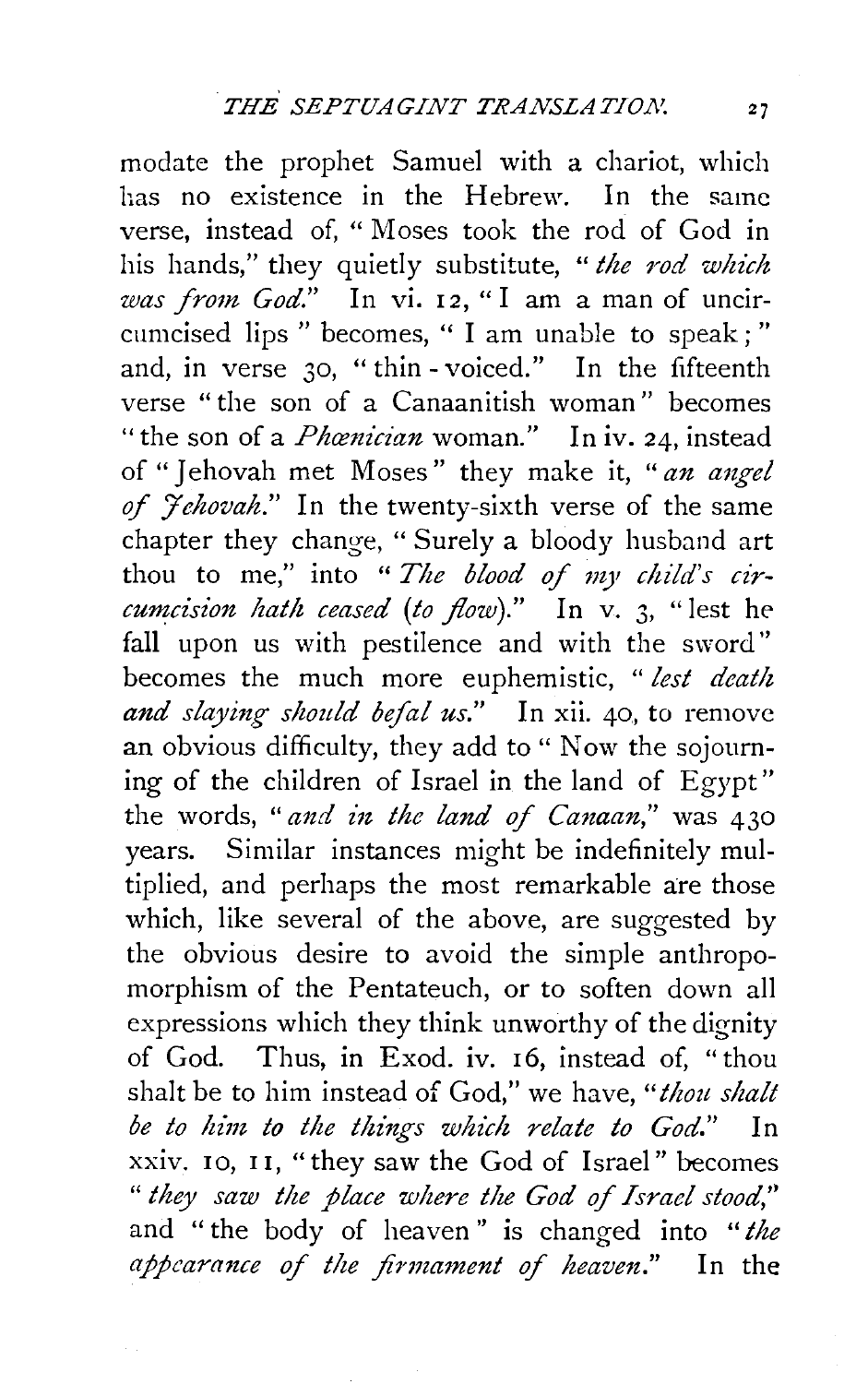following verse this tendency to substitute their own conception for an honest translation is singularly apparent: it runs in the Hebrew thus: "And upon the nobles of the children of Israel he laid not his hand; also they saw God, and did eat and drink." Now, according to our modern notions of a translator's duty, they ought to have given the sense of this quite literally, and not to have substituted for it any glosses, or euphemisms, or comments, or paraphrases of their own. But the views of the translator of Exodus were evidently quite different. He probably thought that he was rendering an essential service in supplying his readers with the meaning which he fancied that the writer implied, or, at any rate, *ought* to have implied. In fact, he seems to have considered it to be his duty to improve upon his original by the gloss. " *And* of *the selected* of *Israel*  not one was wanting (διεφώνησε), and they appeared *in the place of God, and eat and drank."* For similar reasons, in xv. 3, for " the Lord is a man of war" we have, *"bring-eth wars to nought."* They quietly omit-and this can hardly have been accidentalthe strong condemnation of xxxii. 9, *"And the Lord*  said unto Moses, I have seen this people, and behold it *is a stiff-necked people;"* and in the twenty-second verse they soften, " thou knowest this people, that they are set on mischief" into *"thou knowest the impetuosity of this people."* 

These instances, mostly selected from a single book, are sufficient to shew the kind of view which the most learned Jews took of their own Scriptures two centuries before Christ. 'My object in this paper has merely been to mention some of the